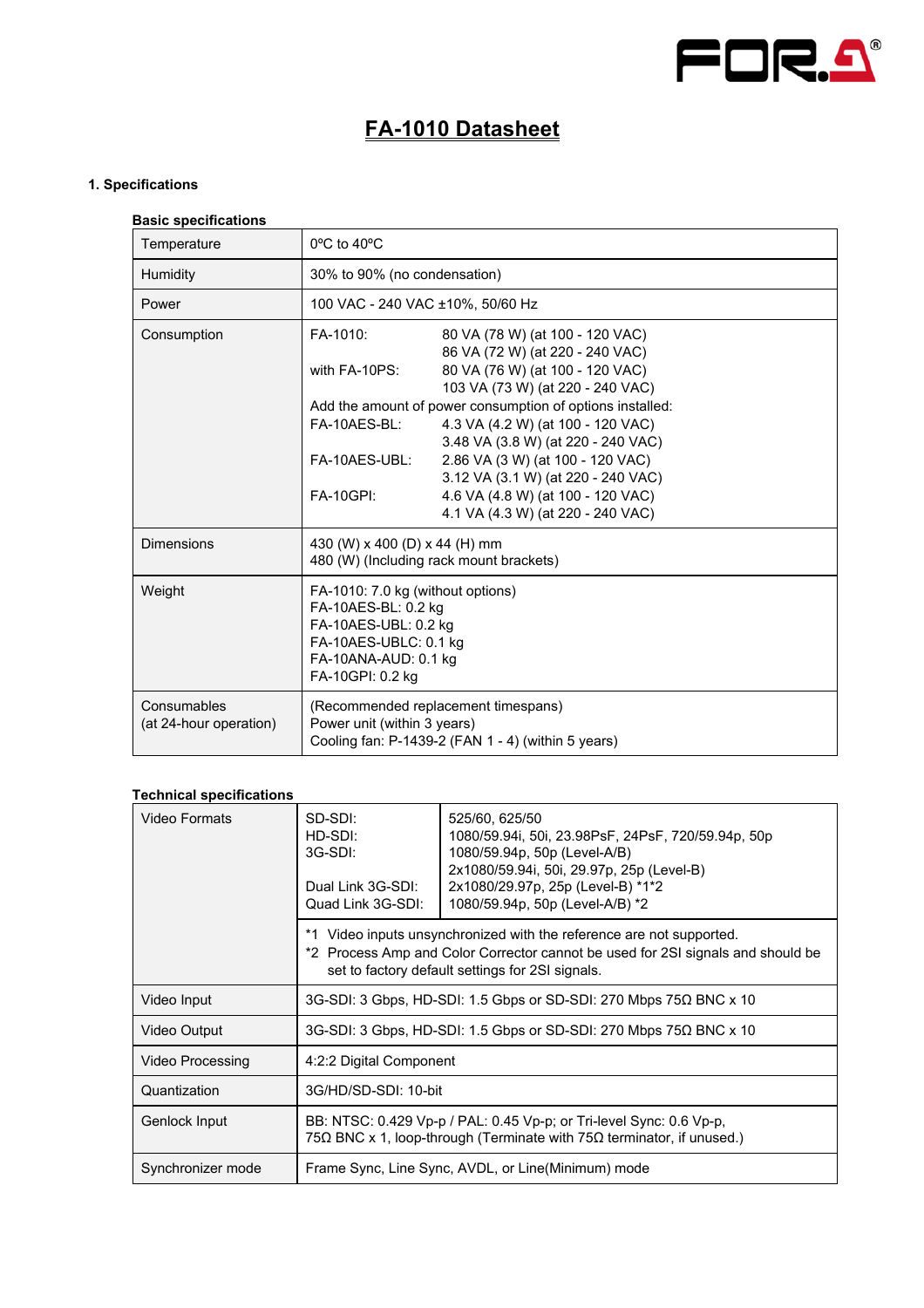

| Video Delay                          | Maximum 8 frames (in Frame Sync mode)                                                                                                                                                                                                |  |
|--------------------------------------|--------------------------------------------------------------------------------------------------------------------------------------------------------------------------------------------------------------------------------------|--|
| Video Processing<br><b>Functions</b> |                                                                                                                                                                                                                                      |  |
| Process Amp                          | Video level: 0.0% to 200.0%<br>Chroma level: 0.0% to 200.0%<br>Black level: -20.0% to 100.0%<br>HUE: -179.8° to +180°                                                                                                                |  |
| Video Clip                           | YPbPr mode<br>RGB mode                                                                                                                                                                                                               |  |
| <b>Color Correction</b>              | Balance mode<br>Differential mode<br>Sepia mode                                                                                                                                                                                      |  |
| Audio Input                          |                                                                                                                                                                                                                                      |  |
| Embedded Audio                       | 3G/HD: 16 channels (Group 1 to 4), 48 kHz, 16/20/24-bit,<br>synchronous/asynchronous, (Link A-embedded audio only in 3G Level-B)<br>SD: 16 channels (Group 1 to 4), 48 kHz, 16/20/24-bit, synchronous only                           |  |
| FA-10AES-BL<br>Option (AES/EBU)      | Balanced, 0.2-7 Vp-p, 110 $\Omega$ , 25-pin D-Sub (female) x 1, input/output,<br>4 pairs of stereo channels, 32/44.1/48 kHz, 16-bit to 24-bit                                                                                        |  |
| FA-10AFS-UBL<br>Option (AES/EBU)     | Unbalanced, 1.0 Vp-p, 75 $\Omega$ , BNC x 4, input/output,<br>Maximum 4 pairs of stereo channels, 32/44.1/48 kHz, 16-bit to 24-bit                                                                                                   |  |
| FA-10ANA-AUD<br>Option (Analog)      | <line input=""><br/>4 channels (2 pairs of stereo channels) balanced/unbalanced<br/>25-pin D-Sub (female) x 1 (Shared with analog audio output)<br/>600 ohm/high impedance, 48 kHz, 24-bit<br/>Input level: -10 dBu to +8 dBu</line> |  |
|                                      | <mic input=""><br/>2 channels (1 pair of stereo channels) balanced/unbalanced<br/>(Shared with the analog audio input CH1/2 connector)<br/>600 ohm/high impedance, 48 kHz, 24-bit<br/>Input level: -55 dBu to -30 dBu</mic>          |  |
| Audio Output                         |                                                                                                                                                                                                                                      |  |
| <b>Embedded Audio</b>                | 3G/HD: 16 channels (Group 1 to 4), 48 kHz, 16/20/24-bit,<br>synchronous/asynchronous, (Link A-embedded audio only in 3G Level-B)<br>SD: 12 channels (Group 1 to 3), 48 kHz, 16/20/24-bit, synchronous only                           |  |
| FA-10AES-BL<br>Option (AES/EBU)      | Balanced, 3.3 Vp-p, 110Ω, 25-pin D-Sub (female) x 1, input/output,<br>4 pairs of stereo channels, 48 kHz, 16/20/24-bit                                                                                                               |  |
| FA-10AES-UBL<br>Option (AES/EBU)     | Unbalanced, 1.0 Vp-p, 75 $\Omega$ , BNC x 4, (Shared with the AES/EBU input)<br>Maximum 4 pairs of stereo channels, 48 kHz, 16/20/24-bit                                                                                             |  |
| FA-10AES-UBLC<br>Option (AES/EBU)    | Unbalanced, 1.0 Vp-p, 75 $\Omega$ , BNC x 4, (The FA-10AES-UBL functions as an input<br>card when used with the FA-10AES-UBLC.)<br>4 pairs of stereo channels, 48 kHz, 16/20/24-bit                                                  |  |
| FA-10ANA-AUD<br>Option (Analog)      | 4 channels (2 pairs of stereo channels) balanced/unbalanced<br>25-pin D-Sub (female) x 1 (Shared with analog audio input)<br>100 ohm or lower, 48 kHz, 24-bit<br>Output level: -10 dBu to +8 dBu                                     |  |
| <b>Audio Delay</b>                   | 5 - 1,000 ms (adjustable in 1 ms steps)                                                                                                                                                                                              |  |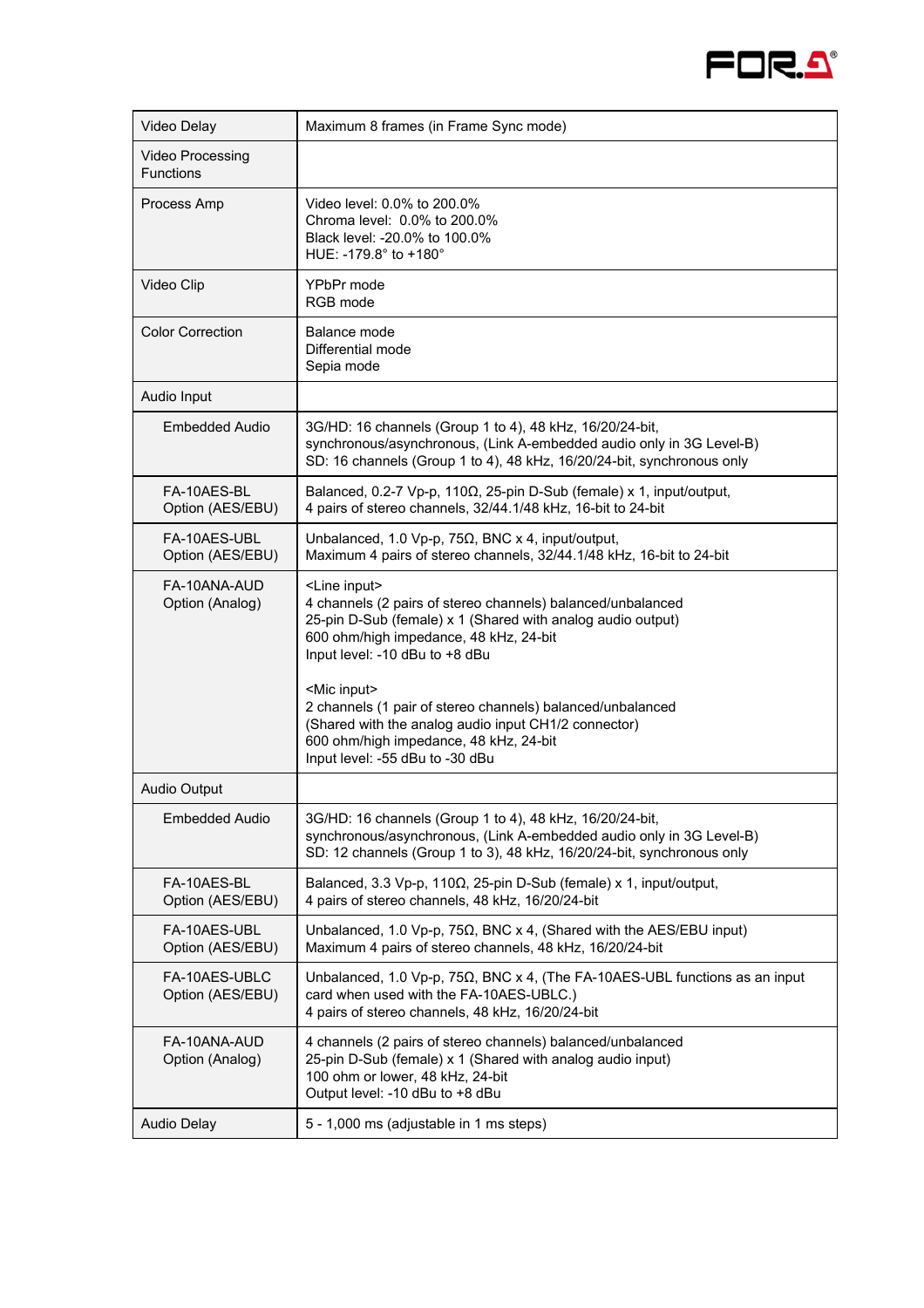

| <b>Audio Processing</b><br><b>Functions</b> | Sampling rate converter (SRC)<br>Gain control<br>Down mix<br>Channel re-mapping<br>Channel mute |
|---------------------------------------------|-------------------------------------------------------------------------------------------------|
| Interface                                   |                                                                                                 |
| Ethernet                                    | 100 Base-TX / 1000 Base-T, RJ-45 x 1                                                            |
| FA-10GPI Option                             | 25-pin D-sub (female)                                                                           |

## **Options**

| <b>FA-10PS</b> | Redundant power supply unit (Including AC cord and AC cord retaining clip).                                                                                                 |
|----------------|-----------------------------------------------------------------------------------------------------------------------------------------------------------------------------|
| FA-10AES-BL    | Digital audio (balanced) I/O card                                                                                                                                           |
| FA-10AES-UBL   | Digital audio (unbalanced) I/O card                                                                                                                                         |
| FA-10AES-UBLC  | Digital audio (unbalanced) Output expansion cable<br>* Requires FA-10AES-UBL option.<br>* The FA-10AES-UBL functions as an input card when used with the FA-10AES-<br>UBLC. |
| FA-10ANA-AUD   | Analog audio I/O expansion cable                                                                                                                                            |
| FA-10GPI       | External I/O control card                                                                                                                                                   |
| FA-10RU        | Remote control unit                                                                                                                                                         |
| FA-AUX30       | GPI control unit                                                                                                                                                            |

#### **Accessories**

AC cord, EIA rack mount brackets, CD-ROM and Quick setup guide